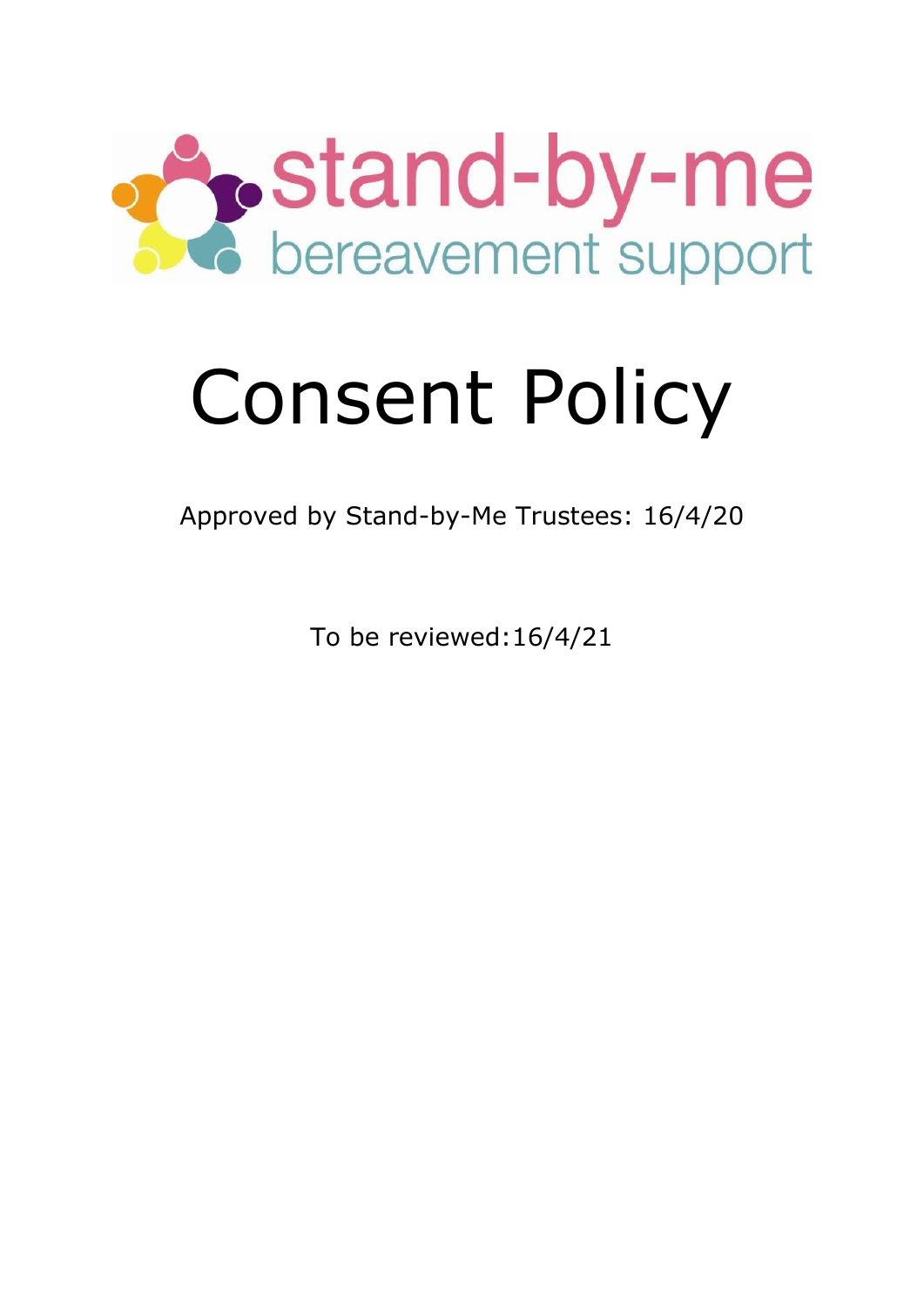

## **Index**

| 1.0 | <b>General Principles</b>              | Page 3 |
|-----|----------------------------------------|--------|
| 2.0 | <b>Gillick Competence - Background</b> | Page 3 |
| 3.0 | <b>Gillick Competence - assessment</b> | Page 3 |
| 4.0 | Who should assess competence?          | Page 4 |
| 5.0 | Age of consent                         | Page 4 |
| 6.0 | <b>Safeguarding</b>                    | Page 5 |
| 7.0 | <b>Gillick Competency Test</b>         | Page 5 |
|     | <b>Appendix</b>                        | Page 6 |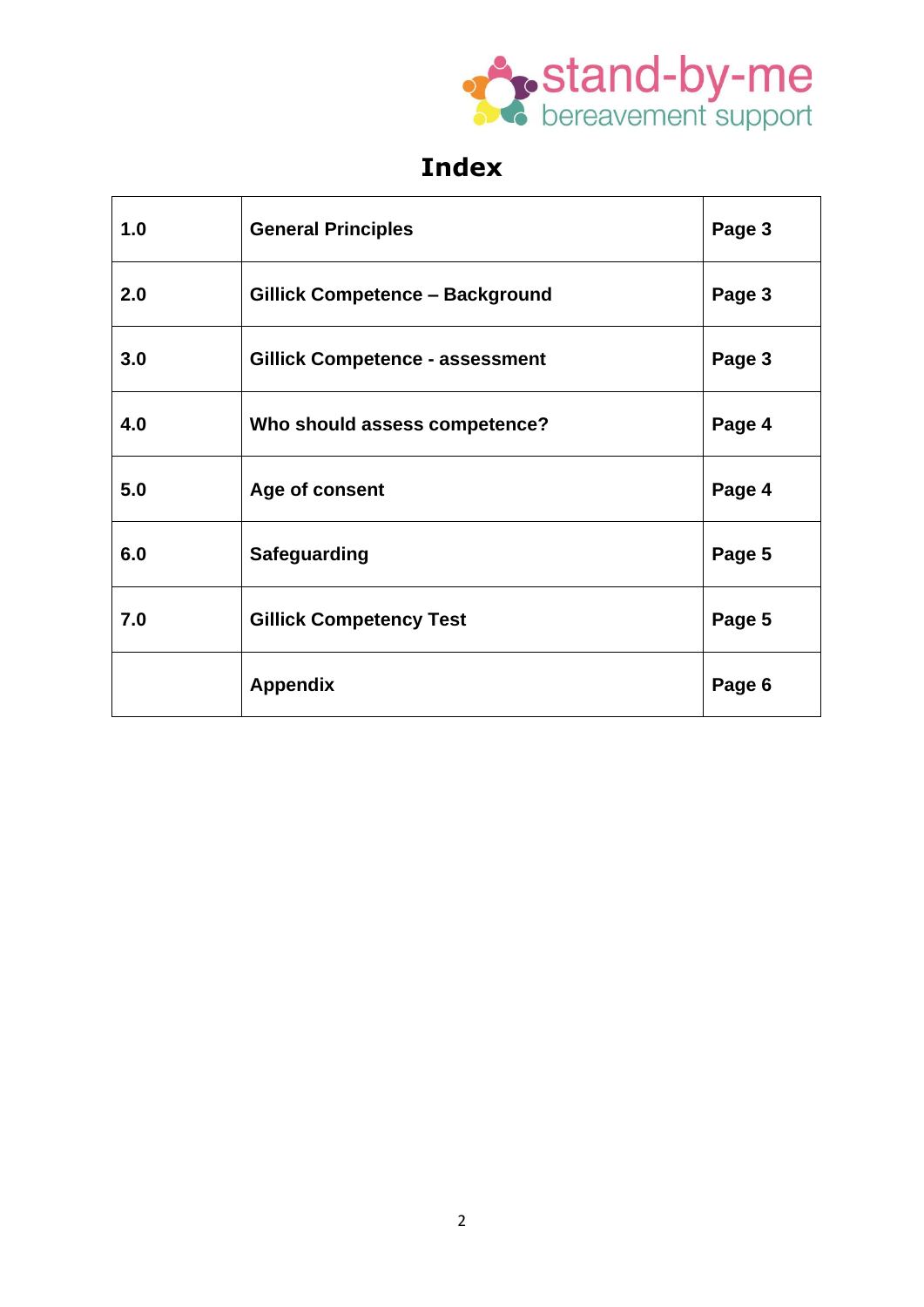

# **Stand-by-me Children's Bereavement Support Service Consent Policy**

#### **1. General Principles**

Stand-by-me is guided by Gillick Competency guidelines in matters of consent for children and young people under the age of 18

#### **2. Gillick Competence – Background**

Gillick competence is the principle we use to judge capacity in children to consent to medical treatment. Where a person under the age of 16 is not Gillick competent and therefore is deemed to lack the capacity to consent, it can be given on their behalf by someone with parental responsibility or by the court. However, there is still a duty to keep the child's best interests at the heart of any decision, and the child or young person should be involved in the decision-making process as far as possible.

It was determined that children under 16 can consent if they have sufficient understanding and intelligence to fully understand what is involved in a proposed treatment, including its purpose, nature, likely effects and risks, chances of success and the availability of other options.

#### **3. Gillick Competency – assessment**

Before a child or young person is deemed to be Gillick Competent, they will be assessed by a Stand-by-me professional in accordance with the principles laid out in section 7 (below).

If a child passes the Gillick test, he or she is considered 'Gillick competent' to consent to decisions concerning their care. However, as with adults, this consent is only valid if given voluntarily and not under undue influence or pressure by anyone else. Additionally, a child may have the capacity to consent to some care, interventions or treatments but not to others. The understanding required for different interventions will vary, and capacity can also fluctuate such as in certain mental health conditions. Therefore, each individual decision requires assessment of Gillick competence.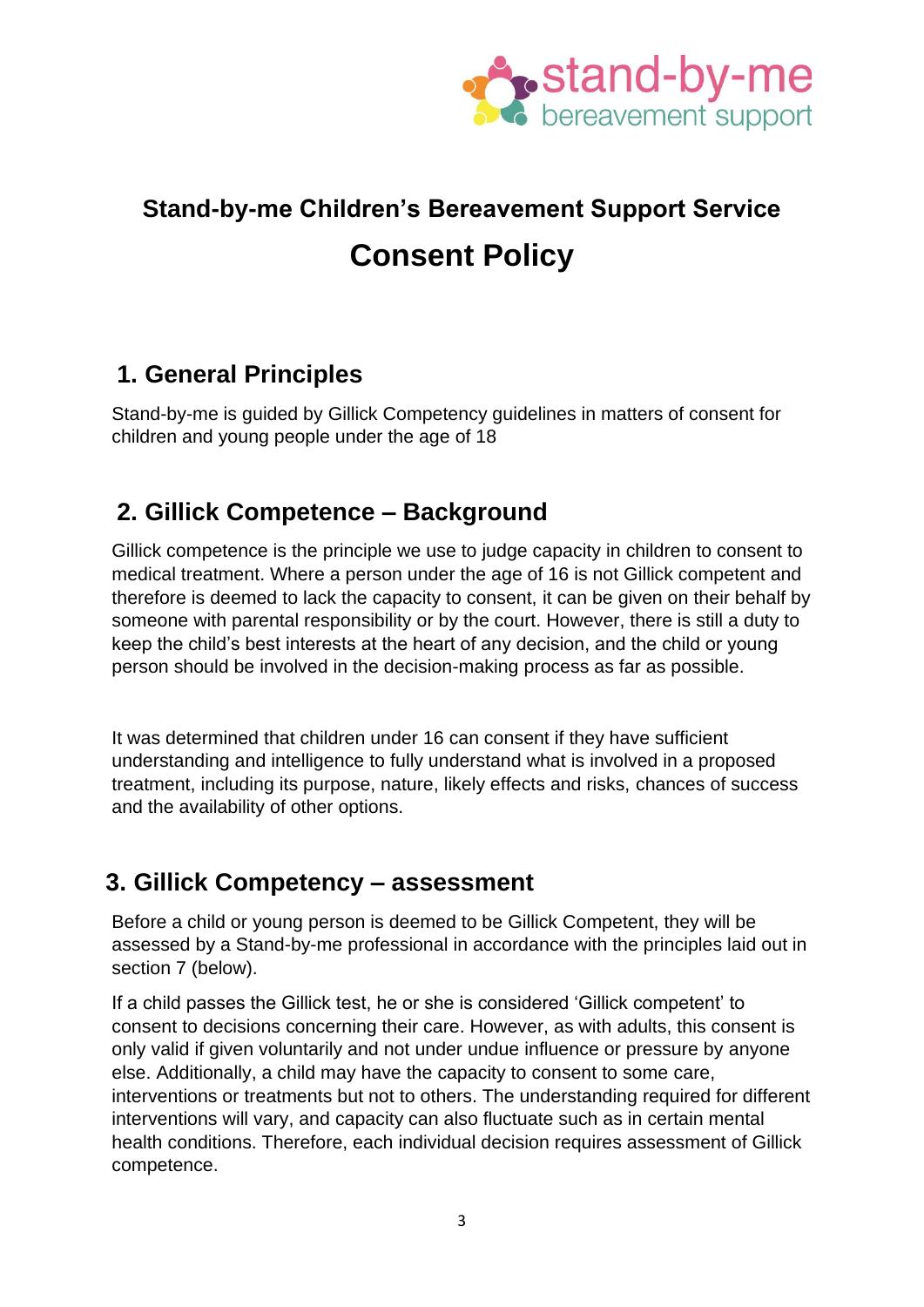

If a child does not pass the Gillick test, then the consent of a person with parental responsibility (or sometimes the courts) is needed in order to proceed with treatment.

#### **4. Who should assess competence?**

Health professionals who assess competence need to be skilled and experienced in interviewing young people and eliciting their views without distortion. Stand-by-me professionals assessing competency will complete a Gillick Competency Assessment (see Appendix 1) and this will then be added to the child/young person's record.

#### **5. Age of consent**

In law, a person's 18th birthday draws the line between childhood and adulthood (Children Act 1989 s105) - so in health care matters, an 18-year-old enjoys as much autonomy as any other adult. To a more limited extent, 16 and 17-year-olds can also take medical decisions independently of their parents. The right of younger children to provide independent consent is proportionate to their competence - a child's age alone is clearly an unreliable predictor of his or her competence to make decisions.

- **Under 13**
	- There is no lower age limit for Gillick competence or Fraser guidelines to be applied. That said, it would rarely be appropriate or safe for a child less than 13 years of age to consent to treatment without a parent's involvement.
	- When it comes to sexual health, those under 13 are not legally able to consent to any sexual activity, and therefore any information that such a person was sexually active would need to be acted on, regardless of the results of the Gillick test.
- **16-17-year olds**
	- Young people aged 16 or 17 are presumed in law, like adults, to have the capacity to consent to medical treatment. However, unlike adults, their refusal of treatment can in some circumstances be overridden by a parent, someone with parental responsibility or a court. This is because we have an overriding duty to act in the best interests of a child. This would include circumstances where refusal would likely lead to death, severe permanent injury or irreversible mental or physical harm.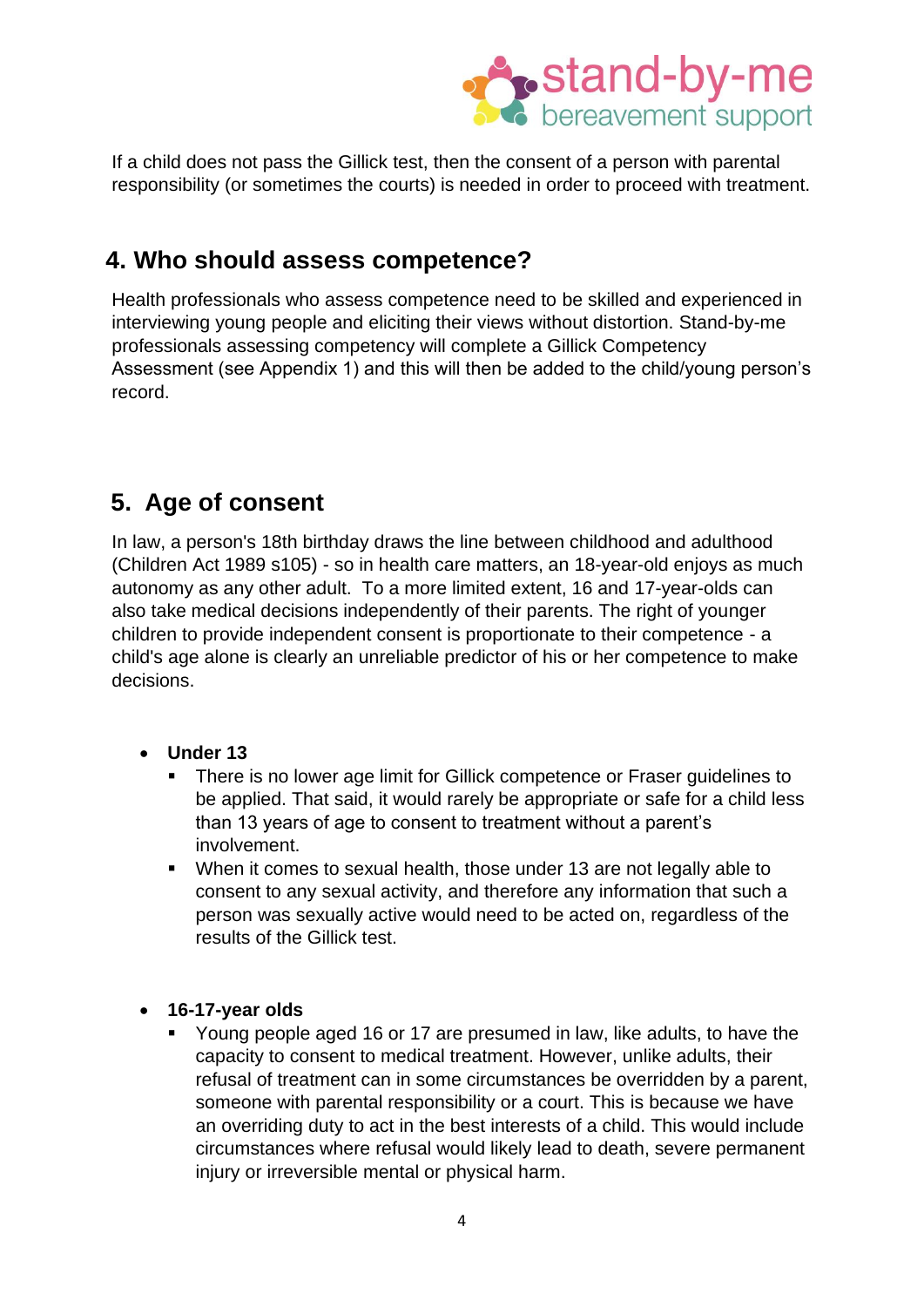

■ Under 16: safeguarding considerations

### **6. Safeguarding**

If a young person under the age of 16 presents to a health care professional, then discloses a history raising safeguarding concerns:

- **EXECT** If they are not deemed to be Gillick competent, the health professional is obliged to raise the issue as a safeguarding concern and escalate their concerns through the safeguarding process
- **EXECT** If they are deemed to be Gillick competent and disclosure is considered essential to protect them from harm or to be in the public interest, the health professional should escalate concerns through the safeguarding processes
- In both cases, the health professional should inform the young person of this action, unless doing so could pose significant additional risk for their safe care.
- It is reasonable for the local authority or police to decide whether it is appropriate to inform the parents of the concerns raised. In some circumstances this may not be in the best interest of the young person.

#### **7. Gillick Competency test<sup>1</sup>**

For a young person under the age of 16 to be competent, s/he should have:

- the ability to understand that there is a choice and that choices have consequences
- the ability to weigh the information and arrive at a decision
- a willingness to make a choice (including the choice that someone else should make the decision)
- an understanding of the nature and purpose of the proposed intervention
- an understanding of the proposed intervention's risks and side effects
- an understanding of the alternatives to the proposed intervention, and the risks attached to them
- freedom from undue pressure.

Competent under 16-year olds are sometimes referred to as being Gillick competent. In England, Wales and Northern Ireland children who are aged 12 or over are generally expected to have competence to give or withhold their consent to the release of information.

<sup>1</sup> British Medical Association – Children & Young People Toolkit; Card 2